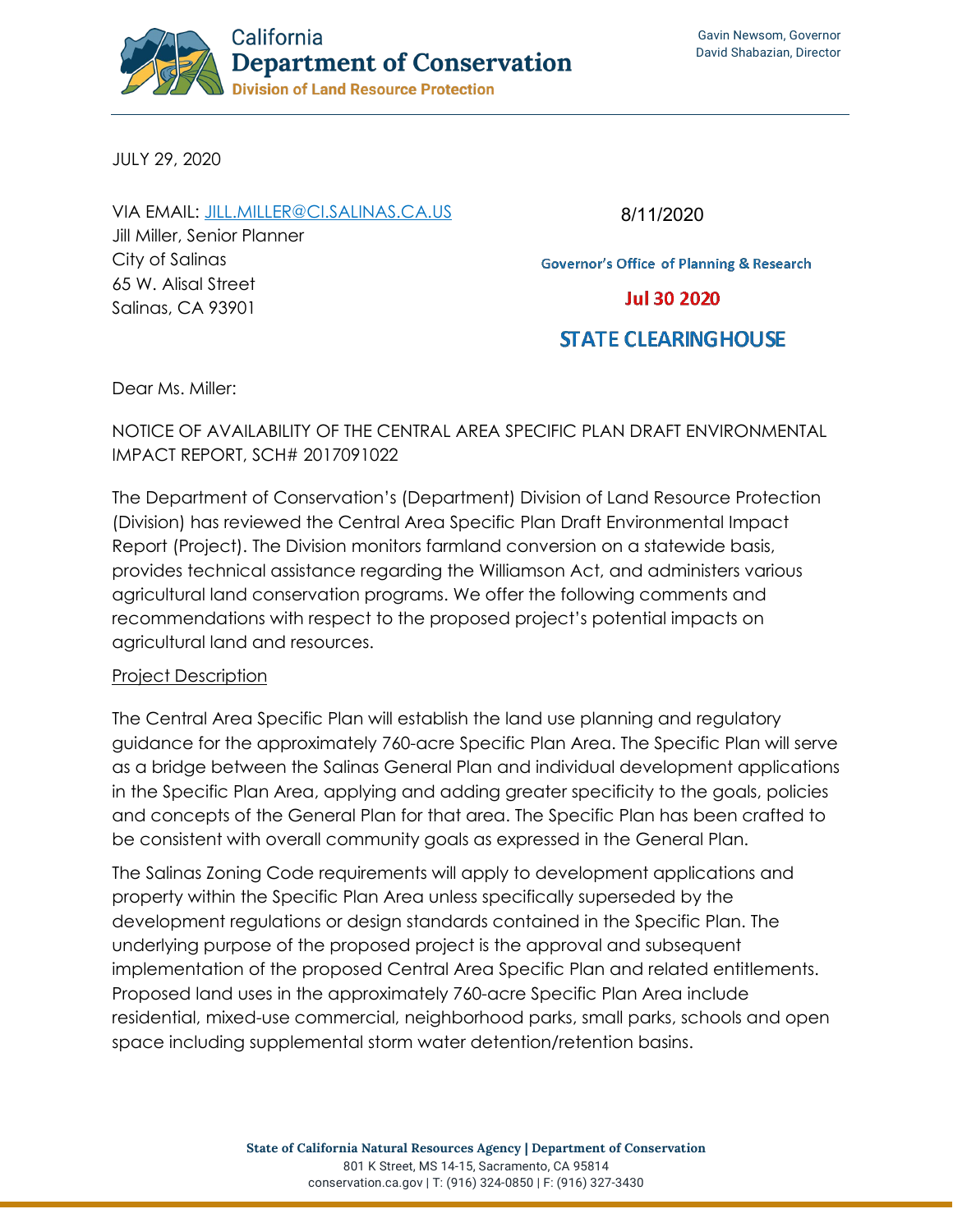Currently, the project site is in agricultural use and contains Prime, Statewide, and Unique Farmland, as identified by the Department of Conservation's Farmland Mapping and Monitoring Program[1.](#page-1-0)

# Department Comments

The conversion of agricultural land represents a permanent reduction and significant impact to California's agricultural land resources. Under CEQA, a lead agency should not approve a project if there are feasible alternatives or feasible mitigation measures available that would lessen the significant effects of the project.[2](#page-1-1) All mitigation measures that are potentially feasible should be included in the project's environmental review. A measure brought to the attention of the lead agency should not be left out unless it is infeasible based on its elements.

As the courts have shown<sup>3</sup>, agricultural conservation easements on land of at least equal quality and size can mitigate project impacts in accordance with CEQA Guideline § 15370. The Department highlights agricultural conservation easements because of their acceptance and use by lead agencies as an appropriate mitigation measure under CEQA. Agricultural conservation easements are an available mitigation tool and should always be considered; however, any other feasible mitigation measures should also be considered.

A source that has proven helpful for regional and statewide agricultural mitigation banks is the California Council of Land Trusts. They provide helpful insight into farmland mitigation policies and implementation strategies, including a guidebook with model policies and a model local ordinance. The guidebook can be found at:

## <http://www.calandtrusts.org/resources/conserving-californias-harvest/>

## **Conclusion**

Prior to approval of the proposed project the Department recommends further discussion of the following issues:

- Type, amount, and location of farmland conversion resulting directly and indirectly from implementation of the proposed project.
- Impacts on any current and future agricultural operations in the vicinity; e.g., land-use conflicts, increases in land values and taxes, loss of agricultural support infrastructure such as processing facilities, etc.
- Incremental impacts leading to cumulative impacts on agricultural land. This would include impacts from the proposed project, as well as impacts from past, current, and likely future projects.

<span id="page-1-0"></span><sup>1</sup> California Department of Conservation, Division of Land Resource Protection, Farmland Mapping and Monitoring Program,<https://maps.conservation.ca.gov/DLRP/CIFF/>

<span id="page-1-1"></span><sup>2</sup> Public Resources Code section 21002.

<span id="page-1-2"></span><sup>3</sup> *Masonite Corp. v. County of Mendocino* (2013) 218 Cal.App.4th 230, 238.